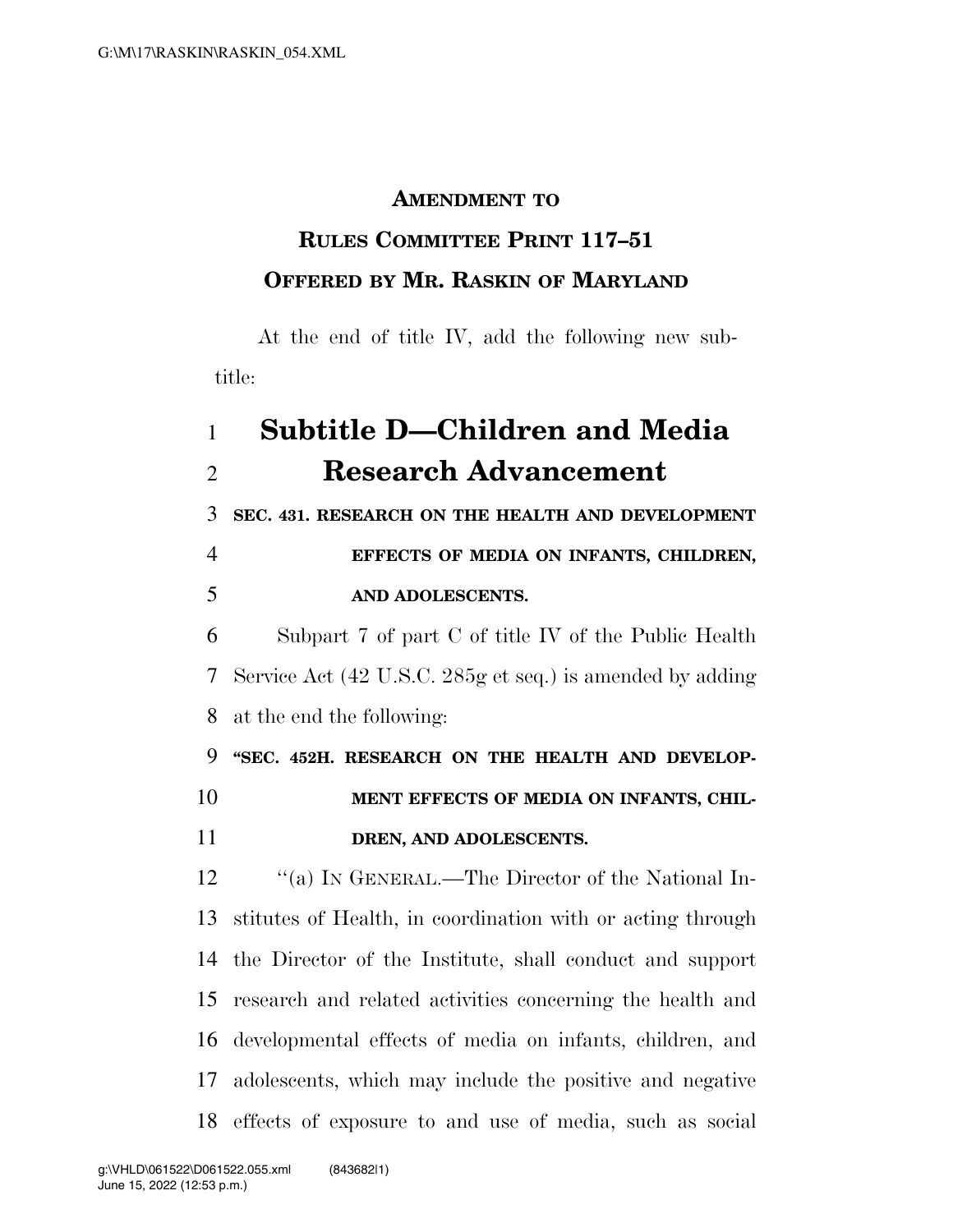media, applications, websites, television, motion pictures, artificial intelligence, mobile devices, computers, video games, virtual and augmented reality, and other media formats as they become available. Such research shall at- tempt to better understand the relationships between media and technology use and individual differences and characteristics of children and shall include longitudinally designed studies to assess the impact of media on youth over time. Such research shall include consideration of core areas of child and adolescent health and development including the following:

12 ''(1) COGNITIVE.—The role and impact of media use and exposure in the development of chil- dren and adolescents within such cognitive areas as language development, executive functioning, atten- tion, creative problem solving skills, visual and spa- tial skills, literacy, critical thinking, and other learn- ing abilities, and the impact of early technology use on developmental trajectories.

20 "(2) PHYSICAL.—The role and impact of media use and exposure on children's and adolescent's physical development and health behaviors, including diet, exercise, sleeping and eating routines, and other areas of physical development.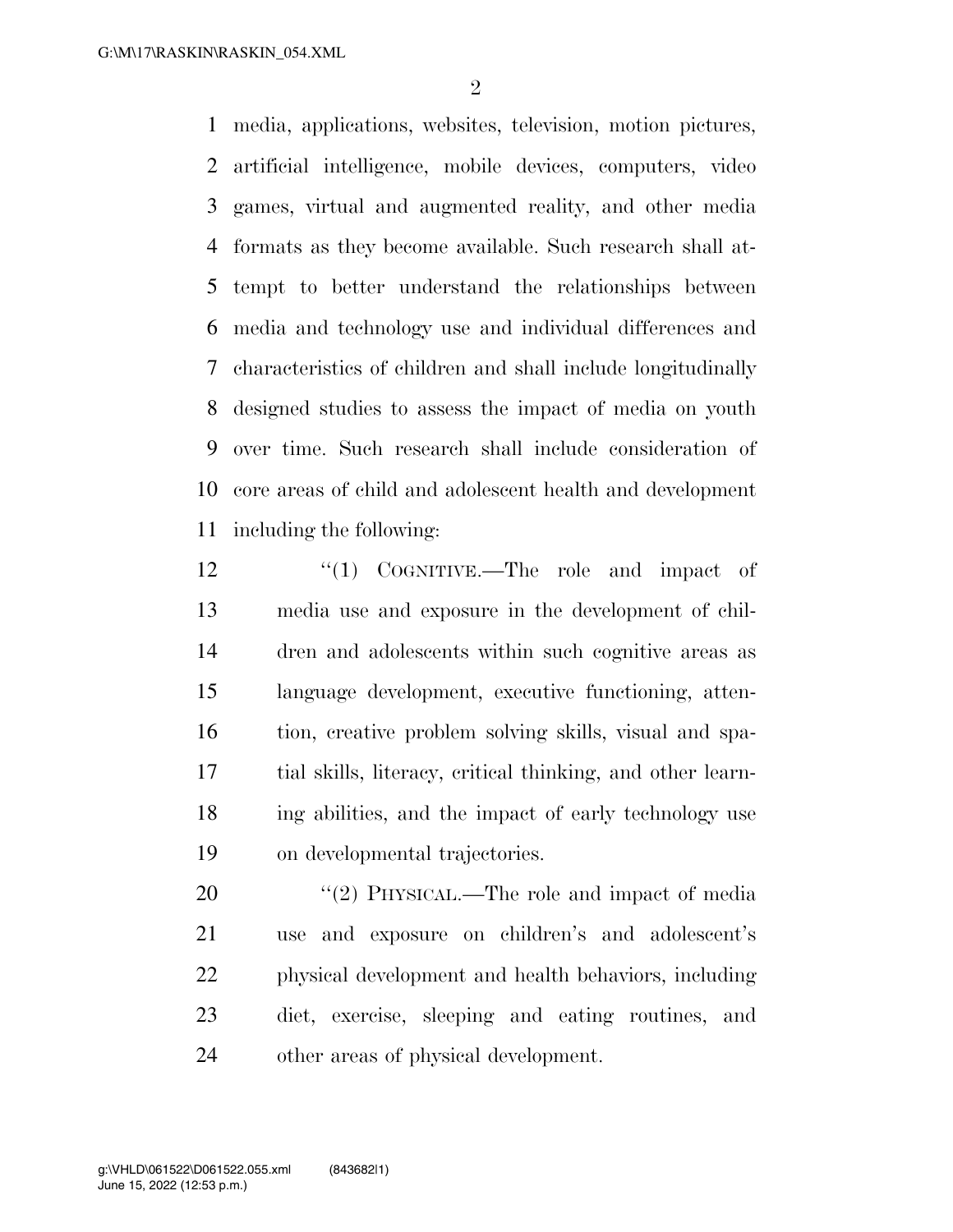1 ''(3) SOCIO-EMOTIONAL.—The role and impact of media use and exposure on children's and adoles- cents' social-emotional competencies, including self- awareness, self-regulation, social awareness, relation- ship skills, empathy, distress tolerance, perception of social cues, awareness of one's relationship with the media, and decision-making, as well as outcomes such as violations of privacy, perpetration of or ex- posure to violence, bullying or other forms of aggres- sion, depression, anxiety, substance use, misuse or disorder, and suicidal ideation/behavior and self-harm.

 ''(b) DEVELOPING RESEARCH AGENDA.—The Direc- tor of the National Institutes of Health, in consultation with the Director of the Institute, other appropriate na- tional research institutes, academies, and centers, the Trans-NIH Pediatric Research Consortium, and non-Fed- eral experts as needed, shall develop a research agenda on the health and developmental effects of media on in- fants, children, and adolescents to inform research activi- ties under subsection (a). In developing such research agenda, the Director may use whatever means necessary (such as scientific workshops and literature reviews) to as-sess current knowledge and research gaps in this area.